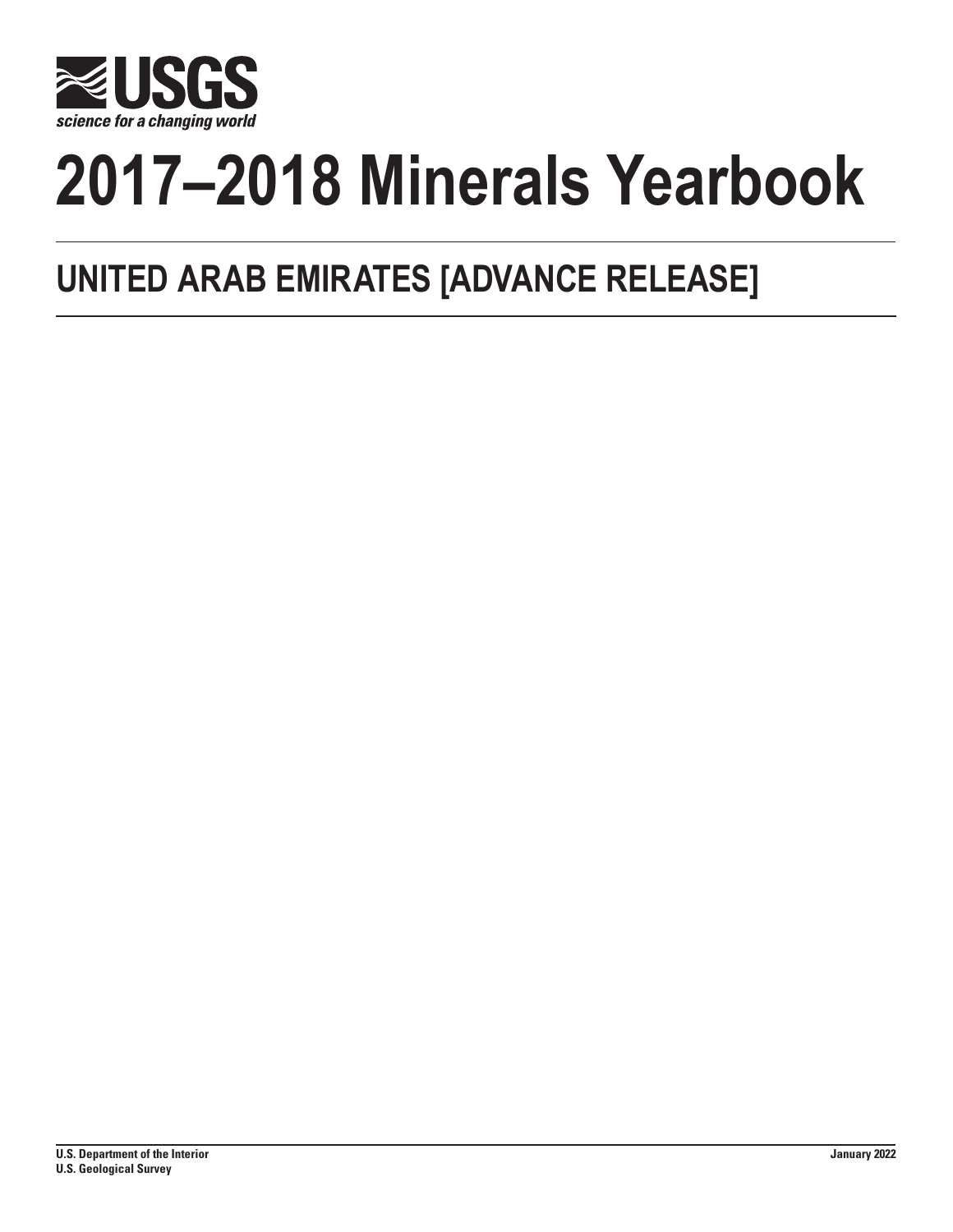## **The Mineral Industry of the United Arab Emirates**

### By Philip A. Szczesniak

**Note: In this chapter, information for 2017 is followed by information for 2018.**

In 2017, the United Arab Emirates (UAE)<sup>1</sup> was a regional industrial center and a global trade and financial hub. As the world's fifth-ranked producer of aluminum in 2017, the UAE accounted for 4.4% of the world's aluminum smelter output. In addition, the UAE was the world's seventh-ranked producer of crude petroleum and condensate, accounting for 4.2% of the world's production; and the world's ninth-ranked producer of sulfur, accounting for 4.1% of the world's production. The country's proven crude petroleum reserves, which accounted for 5.8% of the world's total crude petroleum reserves, were estimated to be 97.8 billion barrels. Natural gas reserves, which accounted for about 3.1% of the world's proven natural gas reserves, were estimated to be 5.9 trillion cubic meters. The UAE was a major regional producer of industrial minerals, metals, and downstream metal products, including cement, iron and steel, direct-reduced iron (DRI), nitrogen fertilizers, and sulfur. Other fuel and industrial minerals produced included gypsum, lime, and refined petroleum (BP p.l.c., 2018, p. 12, 14, 26; Apodaca, 2019; Bray, 2019).

In 2017, the gross domestic product (GDP) of the UAE increased by 0.8% in real terms compared with an average of 4.4% per year from 2013 to 2016; the decrease in economic growth was attributed to low crude petroleum prices, decreased crude petroleum production, and fiscal austerity measures. Foreign direct investment (FDI) inflows reached about \$10.4 billion in 2017, which was an increase of 8.3% from \$9.6 billion in 2016. The growth in FDI was attributed to the runup to Expo 2020, an international exhibition to be hosted by Dubai; the planned event was driving significant construction and infrastructure activity. Expo 2020 was expected to attract a significant number of visitors to the UAE and to highlight the country's potential growth in the energy and nonenergy sectors. The UAE was a member of the Organization of the Petroleum Exporting Countries and the Cooperation Council for the Arab States of the Gulf (originally known as the Gulf Cooperation Council, or GCC) (International Monetary Fund, 2017, p. 2, 22; 2019, p. 40; United Arab Emirates Ministry of Economy, 2017, p. 22–23, 35; 2018a; 2018b, p. 14).

#### **Minerals in the National Economy**

The value of the mining and energy sector in 2017 increased to \$85 billion<sup>2</sup> from \$69 billion in 2016, or by about 23%. The mining and energy sector remained the largest contributor to

the country's GDP, accounting for 22.3% of the total compared with 19.3% in 2016 and 39.1% in 2012. Other leading sectors of the economy were wholesale and retail trade, which accounted for 12.3% of the GDP; financial and insurance activities, 9.6%; manufacturing, 8.8%; and construction, 8.7% (Bayanate.ae, 2018).

In 2017, Government revenue from hydrocarbon activity was projected by the International Monetary Fund (IMF) to have increased by 18% to \$44.6 billion from \$37.7 billion in 2016; the Government's total revenues were projected to be about \$103 billion. In 2017, revenue from hydrocarbons accounted for about 43% of total Government revenue compared with about 38% in 2015 and 68% in 2014 (International Monetary Fund, 2017, p. 29).

In 2017, the value of the UAE's exports increased by 6% to about \$314 billion from \$295 billion in 2016. The increase was attributed to a 44% increase in the total value of crude petroleum exports, which increased to \$65.6 billion from \$45.6 billion in 2016. The average price of the UAE's export of Murban crude (the country's export blend) increased to \$54.82 per barrel in 2017 from \$44.83 per barrel in 2016. The value of the country's exports of mineral products increased by 13.8% to about \$2.2 billion. The export value of base metals and articles of base metals increased by 23% to \$10.4 billion. Major exports of metals included 3.02 million metric tons (Mt) of aluminum and articles thereof, 2.54 Mt of crude steel, 1.16 Mt of iron and steel articles, and about 288,000 metric tons (t) of copper and copper articles (Organization of the Petroleum Exporting Countries, 2018, p. 19–20, 90; United Arab Emirates Federal Competitiveness and Statistics Authority, 2018, tables 15, 17).

The value of the country's imports of goods increased by 36% in 2017 to about \$258 billion. Imports of gemstones, pearls, precious metals and their products, which accounted for about 21% of the country's imports, increased in value by 3.3% to about \$55 billion. The value of mineral products imports increased by 160% to \$10.7 billion owing to an increase of 76.9% of imported goods to 40.0 Mt (United Arab Emirates Federal Competitiveness and Statistics Authority, 2018, tables 9, 14).

Although the UAE did not produce mined diamond or gold in 2017, the country was a major global trade center of both gold and rough and polished diamond. In 2017, the volume of the UAE's gold imports decreased by about 2%, but the volume of gold exports increased by about 89% compared with those of 2016. The country imported 952.9 t of unwrought or semimanufactured gold in 2017, including gold in powder form or plated with platinum, and exported 971.2 t, of which about 140 t (estimated) were reexports. In 2016, the country imported 971.0 t of unwrought or semimanufactured gold, including gold in powder form or plated with platinum, and exported 513.4 t,

<sup>1</sup> The United Arab Emirates is a federation of seven Emirates: Abu Dhabi, Ajman, Dubai (Dubayy), Fujairah (Al Fujayrah), Ras Al Khaimah, Sharjah (Ash Shariqah), and Umm al-Quwain (Umm Al Qaywayn).

<sup>2</sup> Where necessary, values have been converted from United Arab Emirates dirham (AED) to U.S. dollars (US\$) at an annual average exchange rate of AED3.673=US\$1.00 for 2017 and AED3.673=US\$1.00 for 2016.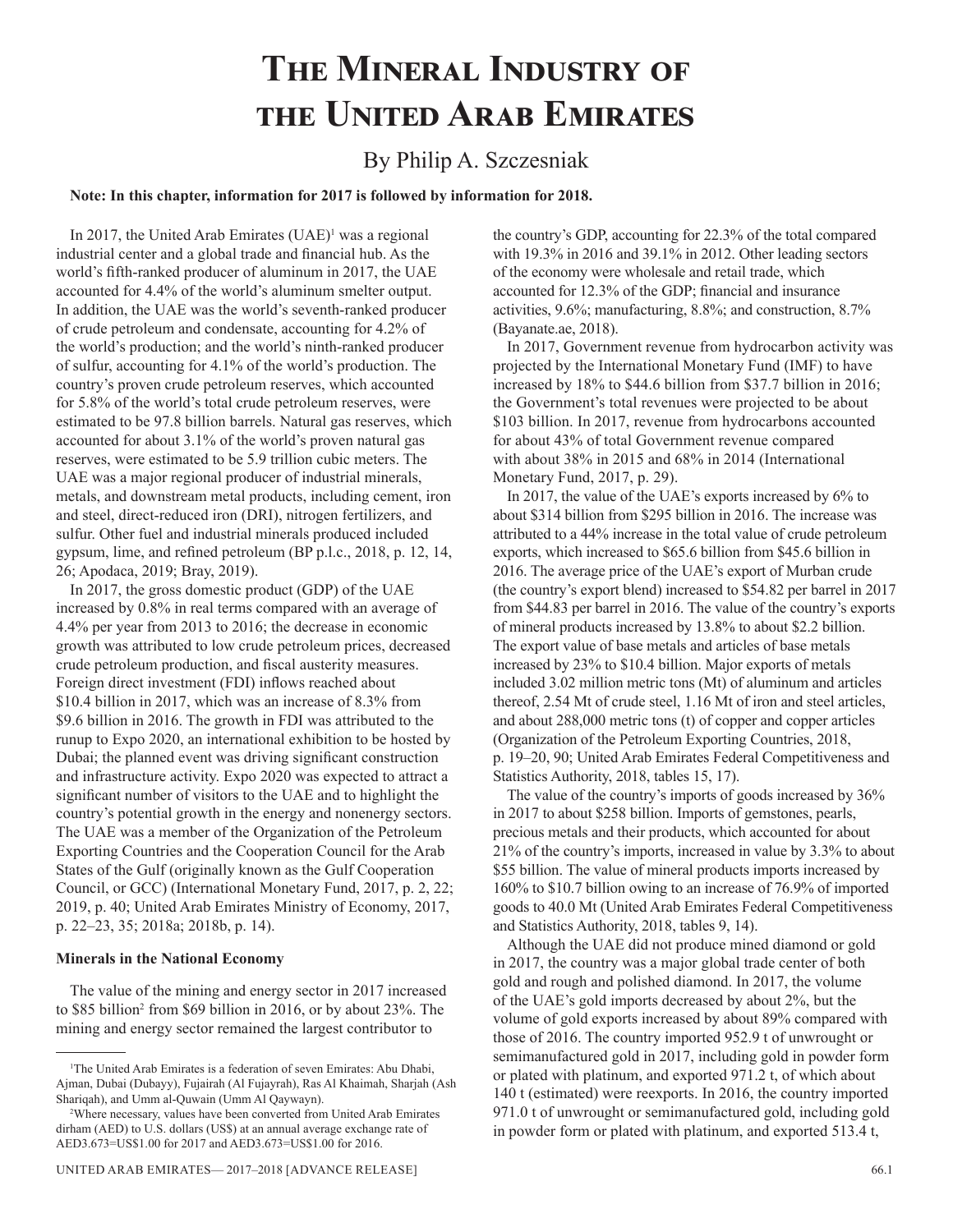of which 95.6 t (estimated) was re-exports. The country's imports of rough diamond increased by 18.8% to 83.139 million carats in 2017 from 69.956 million carats in 2016; exports of rough diamond increased by about 29% to 88.379 million carats in 2017 from 68.680 million carats in 2016. The UAE's diamond trading partners included diamond-producing countries in Africa; diamond-processing centers in China and India; and diamond-consuming markets in China, Europe, and the United States (Kimberley Process Certification Scheme, 2017, 2018; United Arab Emirates Federal Competitiveness and Statistics Authority, 2017, tables 27–30; 2018, tables 27–30; Dubai Multi Commodities Centre, 2018).

The UAE did not have a specific, comprehensive Federal law covering the mining industry. Article 23 of the UAE Federal Constitution granted each Emirate ownership of, as well as the ability to manage and mine, its mineral resources. The Abu Dhabi Emirate, which is the largest of the UAE's seven Emirates in terms of land area, controlled 94% of the UAE's national petroleum reserves. The Dubai Emirate controlled 4% of the country's petroleum reserves, and the other five Emirates combined controlled the remaining 2%. The Abu Dhabi Emirate also controlled 94% of the UAE's natural gas reserves; the Dubai Emirate controlled 1.5% of the country's natural gas reserves, and the other five Emirates combined controlled the remaining 4.5%. Each Emirate regulated the extraction of petroleum and natural gas and set the governing policies for the mining of petroleum and natural gas. In Abu Dhabi, the Supreme Petroleum Council regulated petroleum and gas extraction. In the Dubai Emirate and the Sharjah Emirate, the Dubai Supreme Council of Energy and the Sharjah Petroleum Council, respectively, were responsible for regulating and developing the petroleum and natural gas industries (DLA Piper, 2012, p. 85–86; Phakey and Renouf, 2014, p. 5, 9; Legal Advice, 2017).

#### **Production**

In 2017, significant increases in production included chromite, which increased by 224%. Significant decreases in production included natural gas (marketable), which decreased by 13%. Data on mineral production are in table 1.

#### **Structure of the Mineral Industry**

The Abu Dhabi Emirate controlled and managed its petroleum and natural gas resources through the wholly state-owned Abu Dhabi National Oil Co. (ADNOC). ADNOC operations were run through subsidiaries that carried out most of the exploration, production, transportation, and marketing operations for crude petroleum, liquefied natural gas (LNG), liquefied petroleum gas, petrochemicals, and other petroleum industries in the UAE. The Abu Dhabi Company for Onshore Oil Operations (ADCO), which was a consortium of ADNOC (60%), BP p.l.c. of the United Kingdom (10%), Total S.A. of France (10%), China National Petroleum Corp. (8%), Inpex Corp. of Japan (5%); CEFC China Energy Co. (4%), and GS Energy Co. of the Republic of Korea (3%), operated eight major onshore fields (Abu Al Bukhoosh, Arzanah, Asab, Bab, Bu Hasa, Jarn Yaphour, Sahil, and Shah). The Abu Dhabi Marine Operating Co. (ADMA–OPCO), which was a consortium of ADNOC (60%),

Abu Dhabi Gas Industries Ltd. Co. (GASCO) operated three plants (Asab, Bu Hasa, and Habshan–Bab) for natural-gasprocessing and natural gas liquids (NGL) extraction as well as the NGL fractionation plant at Ruwais. The company also operated a pipeline distribution network to route natural gas to domestic industrial companies, including Emirates Aluminium Co. Ltd. (EMAL) and local power stations. Abu Dhabi Gas Liquefaction Co. Ltd. (ADGAS) operated an LNG plant and processed natural gas on Das Island. Abu Dhabi Oil Refining Co. (TAKREER) operated the Ruwais and Umm Al Nar refineries. Chemical and petrochemical manufacturing companies included Abu Dhabi Polymers Co. Ltd. (BOROUGE) and Ruwais Fertilizer Industries (FERTIL). Support services were provided for exploration and production through the National Drilling Co. (NDC), which conducted onshore and offshore drilling; Abu Dhabi Petroleum Ports Operating Co. (IRSHAD), which undertook marine operations of the Abu Dhabi petroleum ports; and the Mussafah Offshore Supply Base (ESNAAD), which provided facilities, services, and supplies (table 2; U.S. Energy Information Administration, 2017, p. 2–4).

Emirates Global Aluminium (EGA) was a 50–50 joint venture between Mubadala Development Co. of Abu Dhabi and the Investment Corp. of Dubai, which were both wholly owned by the Government. The company conducted operations through subsidiaries Dubai Aluminium Co. (DUBAL), which operated a 1.0-million-metric-ton-per-year (Mt/yr) aluminum smelter at Jebel Ali, and EMAL, which operated a 1.32-Mt/yr aluminum smelter at Al Taweelah in Abu Dhabi. Other EGA subsidiaries included Guinea Alumina Corp., which continued development of a bauxite mine in the Republic of Guinea, and Al Taweelah Alumina, which was continuing development of an alumina refinery at Al Taweelah, adjacent to the smelter. The development of the bauxite mine in the Republic of Guinea and the alumina refinery at Al Taweelah would vertically integrate the company's supply chain. Emirates Steel Industries P.J.S.C. (ESI), which was a subsidiary of Abu Dhabi-based and Government-owned SENAAT General Holding Corp. (SENAAT), was the leading steel producer in the UAE. ESI conducted operations at the integrated steel plant in Abu Dhabi (table 2; SENAAT General Holding Corp., 2016a, b; Emirates Global Aluminium, 2018b).

#### **Commodity Review**

#### *Metals*

**Aluminum.**—In 2017, EGA produced 2.6 Mt of aluminum, which was a 5-year high and an increase of 4% above the amount produced in 2016. By yearend 2017, EGA employed 7,210 people in the UAE. During the year, EGA continued to develop the Al Taweelah alumina project, which was a 2-Mt/yr alumina refinery in the Khalifa Industrial Zone (KIZAD) in Abu Dhabi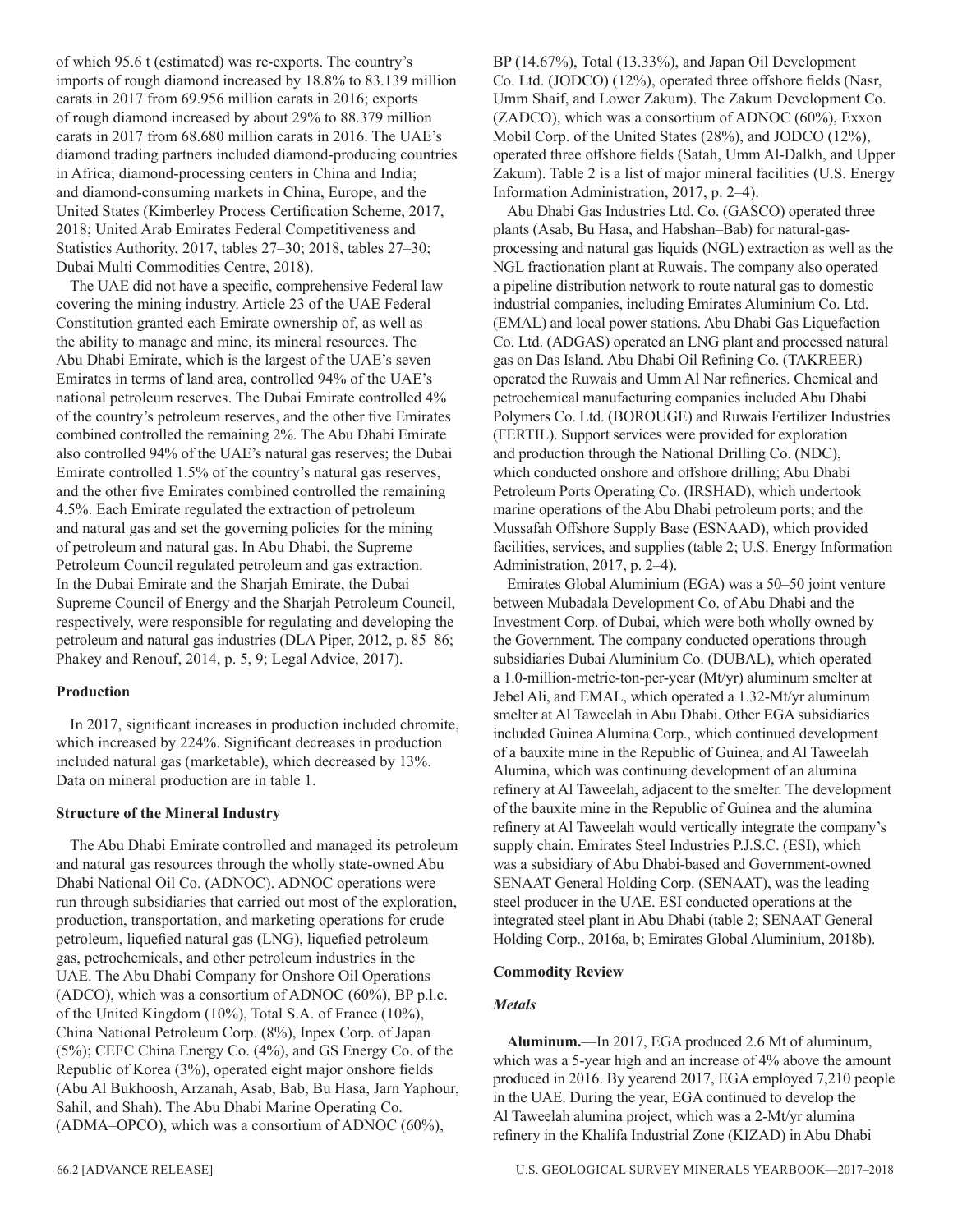and located adjacent to EGA's 1.32-Mt/yr aluminum smelter. The alumina refinery was expected to be commissioned by the end of 2018 or early 2019 (tables 1, 2; Emirates Global Aluminium, 2018a; 2018b; 2018c, p. 14–15, 26, 71).

Taweelah Aluminium Extrusion Company LLC (TALEX), which was a 50–50 joint venture between Gulf Extrusions Co. LLC of Dubai and SENAAT, also produced aluminum products in 2017. The company started operations in 2016 in KIZAD to produce aluminum products  $[50,000$  metric tons per year (t/yr) of aluminum profiles and 45,000 t/yr of aluminum billets] for regional and international markets (Lightmetalage.com, 2016; SENAAT General Holding Corp., 2016b).

Ducab Aluminium Co., which was a joint venture between Dubai Cable Co. Ltd. of Dubai (60%) and SENAAT (40%), continued with the construction of a \$60 million aluminum mill. The mill, located in KIZAD, was expected to have a production capacity of 50,000 t/yr of aluminum rods and overhead conductors. The new mill was expected to begin operations in 2018 (SENAAT General Holding Corp., 2016a; Aluminium Insider, 2018).

**Iron and Steel.**—In 2017, raw steel production increased by about 5% from 2016, to a five-year high of 3.3 Mt; high domestic demand for steel continued to be driven by the construction sector and development of infrastructure projects. ESI was the leading steel producer in the UAE with a raw steel capacity of 3.5 Mt/yr. ESI continued the planning and development for the third phase of an expansion project at Mussafah in KIZAD. The third phase of the project was expected to include a new DRI plant with a capacity of 2.5 Mt/yr, a melt shop with a capacity of 2.3 Mt/yr, and a continuous rolling mill with a capacity of 2.1 Mt/yr. The project had been expected to be commissioned in 2017 but was delayed until 2018. ESI had the only integrated steel plant in the UAE (Organisation for Economic Co-operation and Development, 2015, p. 31; Emirates Steel, 2018).

In 2017, Conares Metal Supply Ltd. (Conares), continued a construction project to expand the capacity of its steel manufacturing facility at the Jebel Ali Free Zone by 2018. The company planned to invest about \$27 million to expand the pipe, tube, and rebar factory's capacity to more than 1 Mt/yr from 750,000 t/yr. About 85% of the steel produced by Conares was consumed domestically (D'Mello, 2016; Khaleej Times, 2018).

#### *Industrial Minerals*

**Cement.**—In early 2017, Arkan Building Materials Co. PJSC (Arkan) permanently closed its Emirates cement plant at Al-Ain owing to increasing gas and electricity costs. The plant, which had a capacity of 1.2 Mt/yr, was one of the oldest cement plants in the UAE (having been in operation since the 1970s). Arkan was 51% owned by SENAAT; the remaining 49% of the shares were held publicly and traded on the Abu Dhabi Securities Market. Arkan noted that decreased production resulting from the plant closure would be offset by increased production at its newer Al-Ain cement plant, which was inaugurated in 2014 and had a capacity of 4.5 Mt/yr. The decision to close the older plant was expected to save the company about \$12 million per year. In 2017, Arkan was among the leading cement producers in the UAE with total cement production estimated to be 21 Mt (table 2; Arkan Building Materials Co. PJSC, 2017; Global Cement, 2017).

#### *Mineral Fuels and Other Sources of Energy*

**Natural Gas.**—Both the production and exports of natural gas in the UAE decreased in 2017; production decreased to 54.1 billion cubic meters (a decrease of about 13%), and exports decreased by 8.3%, to 12.1 billion cubic meters from 13.2 billion cubic meters in 2016. The country's imports of natural gas decreased by about 5% in 2017 to 26.0 billion cubic meters from 27.5 billion cubic meters in 2016. The UAE's domestic primary energy consumption decreased by 1% to 108.7 Mt of oil equivalent in 2017 compared with 109.6 Mt of oil equivalent in 2016; natural gas accounted for 57% of the UAE's primary energy consumption, and oil and coal accounted for 41% and about 2%, respectively (table 1; BP p.l.c., 2018, p. 9; Organization of the Petroleum Exporting Countries, 2018, p. 115, 117–118).

In November, ADNOC announced that it planned to invest more than \$109 billion during the next 5 years to boost natural gas production and downstream energy activities. In order to increase its output of natural gas, the company reported that it would expand its production of sour gas and develop Abu Dhabi's unconventional gas resources. ADNOC, which planned to also explore and appraise tight reservoirs, announced that it was on track to expand petroleum production capacity to 3.5 million barrels per day by the end of 2018. The company planned to also privatize its service units, venture into petroleum trading, and expand partnerships with strategic investors (Shamseddine and Blair, 2017).

In November, KBR Inc. of the United States was awarded a contract to provide engineering support services for ADNOC's Al Hosn gas facility. KBR was expected to provide personnel, equipment, and resources to carry out engineering and technical support for the facility. In 2016, ADNOC announced plans to expand the \$10 billion Al Hosn gas facility. The facility, in which ADNOC held a 60% share and Occidental Petroleum Corp. of the United States held a 40% share, began operations in 2015 and was located southwest of Abu Dhabi City. The expansion was expected to begin operating within the next 5 years (Oil and Gas Journal, 2016a; KBR Inc., 2017).

**Petroleum.**—The consolidation of ADMA–OPCO and ZADCO, ADNOC's two main offshore crude petroleum operating companies, was announced in 2016. ADNOC highlighted the expected financial benefits that would be gained from the merger, including improved efficiency, streamlined operations, and integrated advanced technologies. In addition, company management noted that the merger would allow the company to be well positioned to take advantage of strategic opportunities for future growth. ADNOC's international partners (BP, JODCO, and Total), which held the existing concession rights, were not expected to be significantly affected by the consolidation; however, those concessions were under review as they were due to expire in 2018. ADMA–OPCO had a total operating capacity of about 650,000 barrels per day (bbl/d) of crude petroleum from the Lower Zakum, Nasr, Umm Lulu, and Umm Shaif offshore fields. ZADCO had a total operating capacity of about 750,000 bbl/d of crude petroleum from the Satah, Umm Al-Dalkh, and Upper Zakum offshore fields (Abu Dhabi National Oil Co., 2016; Oil and Gas Journal, 2016b).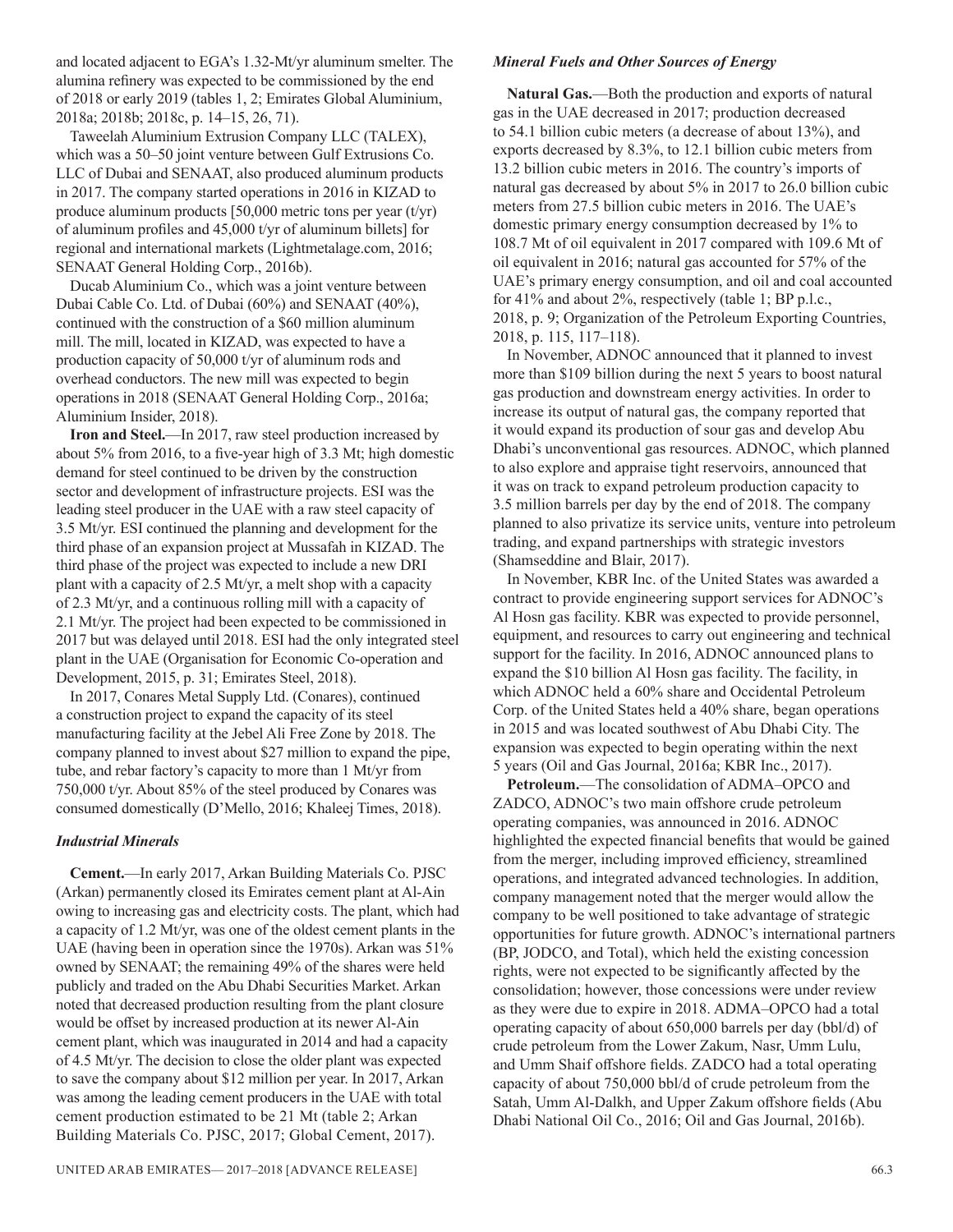In February, ADCO awarded an 8% interest in Abu Dhabi's onshore petroleum concession to China National Petroleum Corp. and a 4% interest to CEFC China Energy; the two awarded concessions completed a process that began in 2014 when the previous agreements for the onshore petroleum concessions had expired. Under the new arrangement, ADCO held a 60% interest in the concession, and the remaining interests were held by BP (10% awarded in January 2015), Total (10% awarded in December 2016), Inpex (5% awarded in April 2015), and GS Energy (3% awarded in May 2015). The ADCO concession area included 15 major onshore oilfields of Abu Dhabi, which together represented more than one-half of the UAE's production. ADCO expected that the completion of the allocations would be followed by renewed interest on another potential energy project, namely the \$3 billion Bab Integrated Facilities expansion project, which had been canceled in late 2015 (Economist, The, 2017; Oil and Gas Year, The, 2017).

#### **MINERAL INDUSTRY HIGHLIGHTS IN 2018**

In 2018, the UAE's GDP was estimated to have increased by nearly 3% owing to increased crude petroleum production and prices. FDI inflows remained elevated at about \$10.4 billion in 2018. Sectors receiving FDI in the UAE ranged from energy to technology, but most were concentrated in the construction, finance, insurance, manufacturing, and real estate sectors during the past several years. The main sources of FDI inflows were France, India, Saudi Arabia, the United Kingdom, and the United States. In May 2018, the UAE Council of Ministers adopted a law to allow foreign investors 100% ownership of selected (yet to be identified) businesses in the UAE. Law No. 19 of 2018 (the "FDI Law"), which became official by Presidential decree in September 2018, was expected to result in increased FDI inflows of 15% to 20% and to stimulate the economy (Banco Santander S.A., 2019; International Monetary Fund, 2019, p. 7, 31, 40).

The UAE's production of aluminum increased to 2.64 Mt in 2018, which was a production record for the country and a 5-year high. Despite achieving this record, the increase was only 1.5% compared with that of 2.60 Mt in 2017; this percentage was much lower than the average annual increase of nearly  $4\%$ since 2014. The decrease in aluminum production growth was likely owing to a surge in the raw material price, as noted by the EGA (Aluminium Insider, 2019).

In 2018, significant increases in production included that of chromite, which increased by 229% and petroleum (refined, other), which increased by 14%. Significant decreases in production included that of residual fuel oil (refined petroleum), which decreased by 35% and natural gas (marketable), which decreased by 12% (table 1).

Raw steel production in the UAE declined in 2018 by 2% to 3.2 Mt but remained near a 5-year high of 3.3 Mt achieved in 2017. ESI reported that, despite a significant decrease in global steel demand in the second half of 2018, the company was able to maintain production levels near those of 2017. ESI noted that 80% of its steel production was consumed domestically and the remainder was exported to more than 40 countries. In addition, in 2018 Conares reported that it had completed a construction project at the Jebel Ali Free Zone to expand steel production

capacity to 1 Mt/yr. The company noted that steel demand had increased owing to projects related to EXPO 2020. Domestic and regional steel demand could be even higher if construction work on the GCC Railway project were to resume. The GCC Railway, which was expected to link railway networks throughout the region by 2018, had been delayed in 2016. Representatives of the GCC met in 2018 and reported renewed interest in restarting construction work on the project with plans to complete the first phase linking Oman with Qatar, Saudi Arabia, and the UAE in 2021 with Kuwait and Bahrain joining the network by 2023 (Barrow, 2018; Khaleej Times, 2018; Zawya, 2019).

Natural gas production decreased by 12% in 2018 to 47.6 billion cubic feet owing largely to a reduction in international demand. The UAE ranked fourth in natural gas production in the Middle East, behind Iran, Qatar, and Saudi Arabia. The UAE's crude petroleum production increased slightly to 1,439 million barrels, or by about 3.9 million barrels per day (Mbbl/d). ADNOC planned to increase crude petroleum production to 4 Mbbl/d by 2020 and 5 Mbbl/d by 2030. In 2018, the UAE ranked fourth in crude petroleum production in the Middle East, behind Iran, Iraq, and Saudi Arabia (Thomson Reuters, 2018; Organization of the Petroleum Exporting Countries, 2019, p. 31, 115, 117).

Emirates Nuclear Energy Corp. and its joint venture partner Korea Electric Power Corp. announced in March 2018 that construction of unit 1 of the UAE Barakah nuclear energy plant was completed. By the end of 2018, the nuclear powerplant still required approval from the UAE Federal Authority for Nuclear Regulation (FANR) for its operating license. When fully operational, the powerplant was expected to have four units with a combined capacity of 5,600 megawatts (MW), or 1,400 MW for each unit (Bhatia, 2018; Phys.org, 2018).

#### **Outlook**

The UAE's economy is expected to grow at rates of between 3% and 4% in 2019, and the same rates were projected for 2020, according to the IMF. The country's capacity to produce aluminum, cement, and iron and steel is expected to increase during the next few years owing to increased demand resulting from Government investment in EXPO 2020 and other construction and infrastructure projects with the UAE's trading partners, namely the member countries of the GCC. However, the country faces the ongoing challenge related to uncertain global crude petroleum markets. Decreased prices could significantly affect Government revenues, which would increase the fiscal deficit and challenge the capability of the Government to invest in infrastructure development (United Arab Emirates Ministry of Economy, 2017, p. 23, 39; International Monetary Fund, 2019, p. 5, 40).

#### **References Cited**

Abu Dhabi National Oil Co., 2016, ADNOC announces plan to consolidate ADMA–OPCO and ZADCO: Abu Dhabi, United Arab Emirates, Abu Dhabi National Oil Co. press release, October 4. (Accessed September 17, 2018, at https://www.adnoc.ae/en/news-and-media/press-releases/2016/adnocannounces-plans-to-consolidate-adma-opco-and-zadco.)

Aluminium Insider, 2018, UAE joint venture Ducab aluminum company opens new plant in Abu Dhabi: Aluminiuminsider.com, January 23. (Accessed October 3, 2018, at https://aluminiuminsider.com/uae-joint-venture-ducabaluminium-company-opens-new-plant-abu-dhabi/.)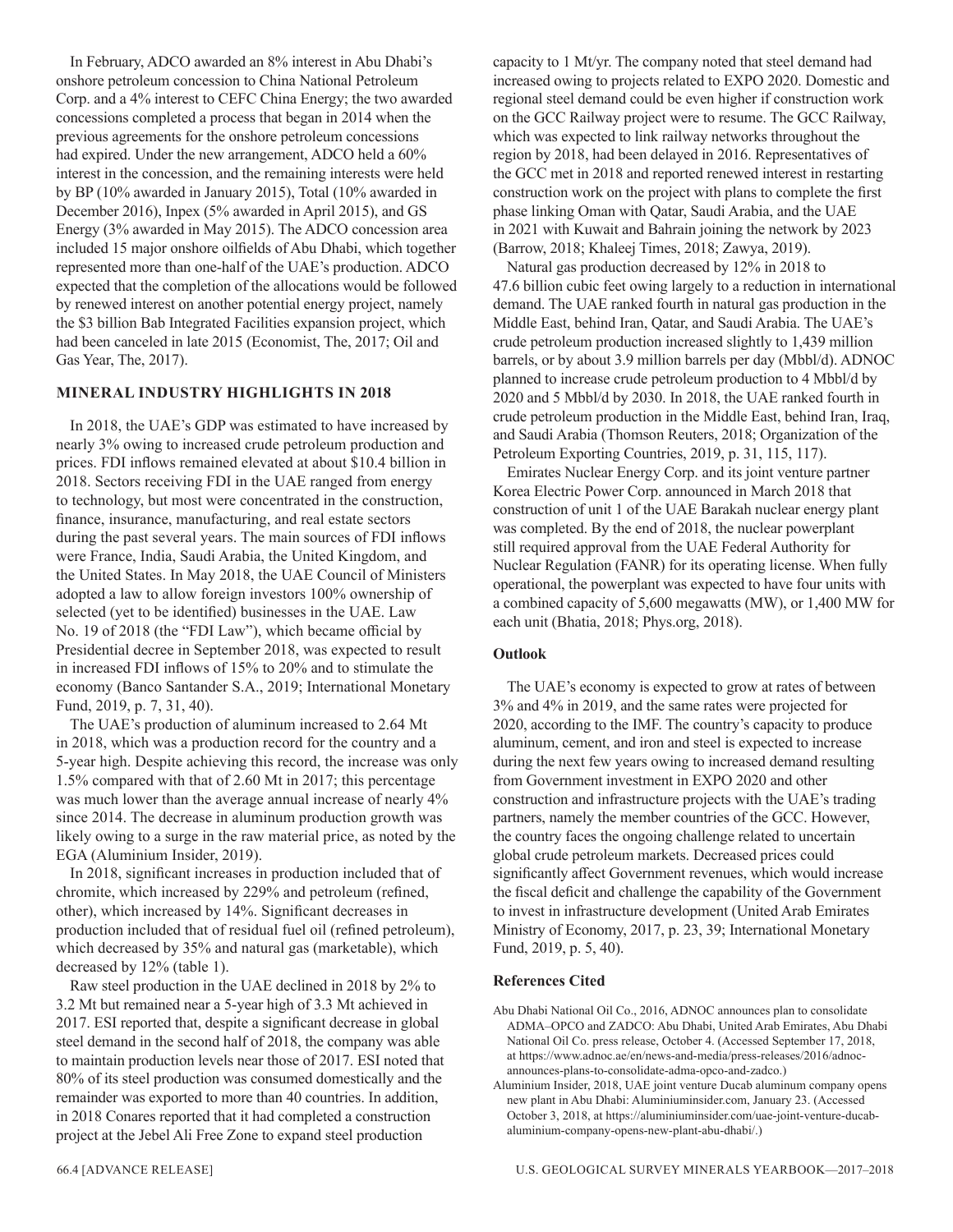Aluminium Insider, 2019, EGA smelts record 2.64 million metric tons of aluminium in 2018: Aluminiuminsider.com, March 16. (Accessed October 18, 2019, at https://aluminiuminsider.com/ega-smelts-record-2-64 million-metric-tons-of-aluminium-in-2018/.)

Apodaca, L.E., 2019, Sulfur: U.S. Geological Survey Mineral Commodity Summaries 2019, p. 160–161.

Arkan Building Materials Co. PJSC, 2017, Arkan restates 2016 results on closure of Emirates cement factory: Arkan Building Materials Co. PJSC, March. (Accessed October 3, 2018, at http://arkan.ae/en/arkan-restates-2016 results-on-closure-of-emirates-cement-factory/.)

Banco Santander S.A., 2019, United Arab Emirates—Foreign investment: Banco Santander S.A. (Accessed October 18, 2019, at https://en.portal.santandertrade.com/establish-overseas/united-arab-emirates/ foreign-investment.)

Barrow, Keith, 2018, GCC Railway to link four Gulf states by 2021: IRJ, March 13. (Accessed October 18, 2019, at https://www.railjournal.com/ regions/middle-east/gcc-railway-to-link-four-gulf-states-by-2021/.)

Bayanate.ae, 2018, 2010–2017—GDP by economic sector–—Current, online dataset: Bayanate.ae. (Accessed October 1, 2018, at http://data.bayanat.ae/ en\_GB/dataset/74db3210-069f-4fa2-85ae-62d137a2bcba/resource/6d186d5d-7322-49bf-81aa-ed9ade090779/download/gdp-by-economic-sector-currentprices-million-aed-2010-2017.xlsx.)

Bhatia, Neha, 2018, Construction completed on unit 1 of UAE's Barakah nuclear energy plant: Construction Week Online, March 27. (Accessed October 18, 2019, at http://www.constructionweekonline.com/article-48756 construction-completed-on-unit-1-of-uaes-barakah-nuclear-energy-plant/1/print/.)

BP p.l.c., 2018, BP statistical review of world energy—June 2018: London, United Kingdom, BP p.l.c., 56 p. (Accessed September 27, 2018, at https://www.bp.com/content/dam/bp/en/corporate/pdf/energy-economics/ statistical-review/bp-stats-review-2018-full-report.pdf.)

Bray, E.L., 2019, Aluminum: U.S. Geological Survey Mineral Commodity Summaries 2019, p. 20–21.

DLA Piper, 2012, Mining, in Africa and the Middle East—A legal overview: DLA Piper, 98 p. (Accessed September 17, 2018, at https://www.dlapiper.com/~/ media/Files/Insights/Publications/2012/09/Mining%20in%20Africa%20 and%20the%20Middle%20East%20A%20Legal%20Ove\_\_/Files/ miningafricamiddleeast/FileAttachment/miningafricamiddleeast.pdf.)

D'Mello, Sandhya, 2016, UAE to maximize industrial component in GDP: Al Saleh—Conares commences installation of 12" pipe mill in Jafza facility: Khaleej Times [Al Quoz, Dubai], March 18. (Accessed September 13, 2018, at https://www.khaleejtimes.com/business/local/uae-to-maximise-industrialcomponent-in-gdp-al-saleh/.)

Dubai Multi Commodities Centre, 2018, Dubai's diamond gateway: Dubai Multi Commodities Centre. (Accessed September 12, 2018, at https://www.dmcc.ae/gateway-to-trade/commodities/diamonds.)

Economist, The, 2017, Adco awards oil concession to Chinese firms: The Economist, February 22. (Accessed October 3, 2018, at http://www.eiu.com/ industry/commodities/article/335149217/adco-awards-oil-concession-tochinese-firms/2017-02-22#.)

Emirates Global Aluminium, 2018a, Al Taweelah alumina refinery: Emirates Global Aluminium. (Accessed October 2, 2018, at https://www.ega.ae/en/ about-us/operations/al-taweelah-alumina-refinery/.)

Emirates Global Aluminium, 2018b, Corporate profile: Emirates Global Aluminium. (Accessed October 2, 2018, at https://www.ega.ae/en/about-us/corporate-profile/.)

Emirates Global Aluminium, 2018c, Sustainability report 2017: Abu Dhabi, United Arab Emirates, Emirates Global Aluminium, 99 p. (Accessed October 2, 2018, at https://www.ega.ae/media/1538/ega-2017-sustainabilityreport.pdf.)

Emirates Steel, 2018, What we do: Emirates Steel. (Accessed September 13, 2018, at https://www.emiratessteel.com/index.php/en/what-we-do/product-range.)

Global Cement, 2017, Arkan closes Emirates cement plant: Global Cement, March 21, (Accessed September 13, 2018, at http://www.globalcement.com/ news/item/5943-arkan-closes-emirates-cement-plant.)

International Monetary Fund, 2017, United Arab Emirates: 2017 Article IV consultation—Press release, staff report and informational annex for the United Arab Emirates: International Monetary Fund, July 14, 60 p. (Accessed September 11, 2018, at https://www.imf.org/~/media/Files/Publications/ CR/2017/cr17218.ashx.)

International Monetary Fund, 2019, United Arab Emirates: 2018 Article IV consultation—Press release, staff report and informational annex for the United Arab Emirates: International Monetary Fund, February 1, 64 p. (Accessed October 18, 2019, at https://www.imf.org/~/media/Files/ Publications/CR/2019/cr1935.ashx.)

KBR Inc., 2017, KBR awarded contract for engineering support services for Al Hosn joint venture: KBR Inc., November 2. (Accessed October 3, 2018, at https://www.kbr.com/about/newsroom/press-releases/2017/11/02/kbrawarded-contract-for-engineering-support-services-for-al-hosn-joint-venture.)

Khaleej Times, 2018, Shar Rukh Khan opens Conares new plant in Jafza: Khaleej Times [Dubai, United Arab Emirates], May 11. (Accessed October 3, 2018, at https://www.khaleejtimes.com/shah-rukh-khan-opensconares-new-plant-in-jafza.)

Kimberley Process Certification Scheme, 2017, Annual global summary—2016 production, imports, exports, and KPC counts: Kimberley Process Rough Diamond Statistics, 1 p. (Accessed September 12, 2018, at https://kimberleyprocessstatistics.org/static/pdfs/public\_statistics/2016/ 2016GlobalSummary.pdf.)

Kimberley Process Certification Scheme, 2018, Annual global summary—2017 production, imports, exports, and KPC counts: Kimberley Process Rough Diamond Statistics, 1 p. (Accessed October 4, 2018, at https://kimberleyprocessstatistics.org/static/pdfs/public\_statistics/2017/ 2017GlobalSummary.pdf.)

Legal Advice, 2017, The constitution of the United Arab Emirates: Legal Advice. (Accessed September 17, 2018, at https://legaladviceme.com/ legislation/120/uae-constitution-of-united-arab-emirates.)

Lightmetalage.com, 2016, TALEX starts up billet casthouse in Abu Dhabi: Lightmetalage.com, June 16. (Accessed September 12, 2018, at https://www.lightmetalage.com/news/industry-news/casthouse/talex-startscasthouse-abu-dhabi/.)

Oil and Gas Journal, 2016a, ADNOC, Oxy JV to expand Al Hosn sour gas plant in UAE: Oil and Gas Journal, November 8. (Accessed September 17, 2018, at https://www.ogj.com/articles/2016/11/adnoc-oxy-jv-to-expand-al-hosn-sourgas-plant-in-uae.html.)

Oil and Gas Journal, 2016b, Merger of ADMA-OPCO, ZADCO due by 2018: Oil and Gas Journal, October 10. (Accessed September 17, 2018, at https://www.ogj.com/articles/2016/10/merger-of-adma-opco-zadco-dueby-2018.html.)

Oil and Gas Year, The, 2017, Adco onshore concession: The Oil and Gas Year, January 19. (Accessed October 3, 2018, at https://www.theoilandgasyear.com/ articles/adco-onshore-concession/.)

Organisation for Economic Co-operation and Development, 2015, Excess capacity in the global steel industry and the implications of new investment projects: Organisation for Economic Co-operation and Development Science, Technology, and Industry Policy Papers, no. 18, February 20, 38 p. (Accessed September 13, 2018, at https://www.oecd-ilibrary.org/excess-capacityin-the-global-steel-industry-and-the-implications-of-new-investmentprojects\_5js65x46nxhj.pdf?itemId=%2Fcontent%2Fpaper%2F5js65x46nx hj-en&mimeType=pdf.)

Organization of the Petroleum Exporting Countries, 2018, Annual statistical bulletin: Organization of the Petroleum Exporting Countries, 132 p. (Accessed October 1, 2018, at http://www.thegulfintelligence.com/mediafiles/ downloadfile/4833753a-f159-46f2-8dc0-f2335344ebe6.pdf.)

Organization of the Petroleum Exporting Countries, 2019, Annual statistical bulletin: Organization of the Petroleum Exporting Countries, 132 p. (Accessed October 18, 2019, at https://www.opec.org/opec\_web/en/ publications/202.htm.)

Phakey, Rajan, and Renouf, Richard, 2014, Energy and natural resources multijurisdictional guide—United Arab Emirates: Practice Law Company and Associations of Corporate Counsel, 24 p. (Accessed September 17, 2018, via https://www.accmeetings.com/AM15/faculty/files/ACC\_280\_FDAA\_Energyand-Natural-Resources-Multi-Jurisdictional-Guide-United-Arab-Emirates.pdf.)

Phys.org, 2018, UAE further delays launch of first nuclear reactor: Phys.org, July 4. (Accessed October 18, 2019, at https://phys.org/news/2018-07-uaenuclear-reactor.html.)

SENAAT General Holding Corp., 2016a, Ducab Aluminium Company: SENAAT General Holding Corp. (Accessed September 13, 2018, at http://www.senaat.co/ducab-aluminium-company.)

SENAAT General Holding Corp., 2016b, Taweelah Aluminium Extrusion Company: SENAAT General Holding Corp. (Accessed September 13, 2018, at http://www.senaat.co/taweelah-aluminium-extrusion-company-talex.)

Shamseddine, Reem, and Blair, Edmund, 2017, UAE's ADNOC to spend over \$109 billion to boost gas, downstream: Thomson Reuters, November 27. (Accessed October 3, 2018, at https://www.reuters.com/article/us-emiratesadnoc/uaes-adnoc-to-spend-over-109-billion-to-boost-gas-downstreamidUSKBN1DR1KG.)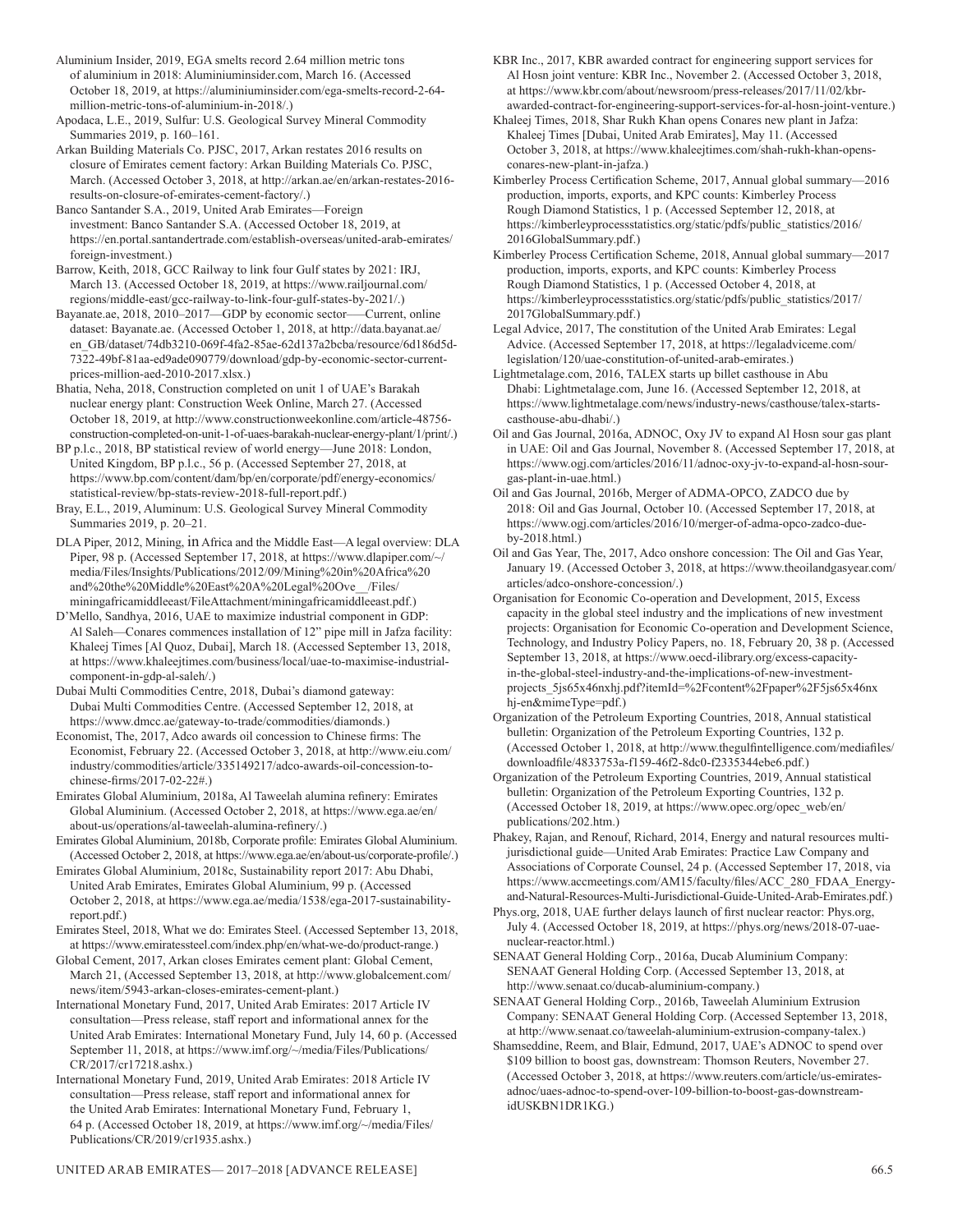- Thomson Reuters, 2018, UAE's ADNOC to boost oil output capacity to 4 million bpd by 2020: Thomson Reuters, November 4. (Accessed October 18, 2019, at https://www.reuters.com/article/us-emirates-abudhabioil-energy/uaes-adnoc-to-boost-oil-output-capacity-to-4-million-bpd-by-2020-idUSKCN1N9095.)
- United Arab Emirates Federal Competitiveness and Statistics Authority, 2017, International trade 2016: United Arab Emirates Federal Competitiveness and Statistics Authority. (Accessed October 1, 2018, at https://fcsa.gov. ae/\_layouts/download.aspx?SourceUrl=%2Fen-us%2FLists%2FD\_ StatisticsSubjectV2%2FAttachments%2F445%2FInternational%20trade%20 2016.xlsx.)
- United Arab Emirates Federal Competitiveness and Statistics Authority, 2018, International trade 2017: United Arab Emirates Federal Competitiveness and Statistics Authority. (Accessed October 1, 2018, at https://fcsa.gov.ae/\_layouts/ download.aspx?SourceUrl=%2Fen-us%2FLists%2FD\_StatisticsSubjectV2%2 FAttachments%2F449%2F%D9%86%D9%87%D8%A7%D8%A6%D9%8A- %D8%A7%D9%84%D8%AA%D8%AC%D8%A7%D8%B1%D8%A9%20 %D8%A7%D9%84%D8%AE%D8%A7%D8-
- %B1%D8%AC%D9%8A%D8%A9%20%202017%20.xlsx.) United Arab Emirates Ministry of Economy, 2017, Annual economic report 2017: United Arab Emirates Ministry of Economy, 68 p. (Accessed September 11, 2018, at http://www.economy.gov.ae/EconomicalReportsEn/ MOE%20Annual%20Report%202017\_English.pdf.)
- United Arab Emirates Ministry of Economy, 2018a, Foreign direct investment flows 2017: United Arab Emirates Ministry of Economy, 1 p. (Accessed September 27, 2018, at http://www.economy.gov.ae/EconomicalReportsEn/ FDI%202017%20Infographic%20-%20English.pdf.)
- United Arab Emirates Ministry of Economy, 2018b, The UAE & the world's leading economies: United Arab Emirates Ministry of Economy, 26 p. (Accessed September 27, 2018, at http://www.economy.gov.ae/ EconomicalReportsEn/The%20UAE%20and%20the%20worlds%20 leading%20Economies.pdf.)
- U.S. Energy Information Administration, 2017, United Arab Emirates: U.S. Energy Information Administration Country Analysis Brief, March 21, 10 p. (Accessed September 11, 2018, at https://www.eia.gov/beta/ international/analysis\_includes/countries\_long/United\_Arab\_Emirates/uae. pdf.)
- Zawya, 2019, Emirates Steel achieves 15% increase in revenue in 2018: Zawya [Dubai, United Arab Emirates], February 29 26. (Accessed October 18, 2019, at https://www.zawya.com/mena/en/press-releases/story/Emirates\_Steel\_ achieves\_15\_increase\_in\_revenue\_in\_2018-ZAWYA20190226084517/.)

#### TABLE 1 UNITED ARAB EMIRATES: PRODUCTION OF MINERAL COMMODITIES<sup>1</sup>

#### (Thousand metric tons, gross weight, unless otherwise specified)

| $\mathrm{Commodity}^2$                                               | 2014                       | 2015                     | 2016                     | 2017                     | 2018               |             |
|----------------------------------------------------------------------|----------------------------|--------------------------|--------------------------|--------------------------|--------------------|-------------|
| <b>METALS</b>                                                        |                            |                          |                          |                          |                    |             |
| Aluminum, primary, metal                                             |                            | 2,341                    | 2,464                    | 2,500                    | 2,600              | 2,640       |
| Chromium, mine, chromite                                             | metric tons                | 19,822                   | 3,869                    | 17,863                   | 57,800             | 190,146     |
| Iron and steel:                                                      |                            |                          |                          |                          |                    |             |
| Direct-reduced iron                                                  |                            | $2,409$ <sup>r</sup>     | 3,190                    | $3,479$ <sup>r</sup>     | 3,608              | 3,780       |
| Raw steel                                                            |                            | 2,390                    | 3,006                    | 3,149                    | 3,309              | 3,247       |
| Products:                                                            |                            |                          |                          |                          |                    |             |
| Concrete-reinforcing bars                                            |                            | 1,833                    | 1,988                    | 2,068                    | 2,179              | $2,200$ e   |
| Hot rolled, long                                                     |                            | 2,765                    | 2,959                    | 3,126                    | 3,246              | 3,300 °     |
| <b>INDUSTRIAL MINERALS</b>                                           |                            |                          |                          |                          |                    |             |
| Cement, hydraulic                                                    |                            | $20,500$ <sup>r</sup>    | $20,500$ <sup>r</sup>    | $22,000$ e, r            | $23,000$ $\degree$ | $25,000$ e  |
| Gypsum <sup>e</sup>                                                  |                            | 700                      | 700                      | 700                      | 700                | 700         |
| Lime <sup>e</sup>                                                    |                            | 430                      | 460                      | 470                      | 480                | 470         |
| Nitrogen, N content:                                                 |                            |                          |                          |                          |                    |             |
| Ammonia                                                              |                            | 995                      | 995 $e$                  | 995 $e$                  | 995 $e$            | 995 $e$     |
| Urea                                                                 |                            | 1,015                    | 1,095                    | 1.000 e                  | $1,000$ $e$        | $1,000$ $e$ |
| Sulfur, byproduct, natural gas and petroleum, S content <sup>e</sup> |                            | 3,300                    | 3,300                    | 3,300                    | 3,300              | 3,300       |
| MINERAL FUELS AND RELATED MATERIALS                                  |                            |                          |                          |                          |                    |             |
| Natural gas, marketable                                              | million cubic meters       | 54,245                   | 60,181                   | $61,862$ <sup>r</sup>    | 54,086             | 47,624      |
| Petroleum:                                                           |                            |                          |                          |                          |                    |             |
| Crude, including condensate                                          | thousand 42-gallon barrels | $1,315,000$ <sup>r</sup> | $1,423,000$ <sup>r</sup> | $1,478,000$ <sup>r</sup> | 1,427,000          | 1,439,000   |
| Natural gas liquids                                                  | do.                        | 257,000                  | 302,000                  | 312,000                  | 305,000 $^{\circ}$ | 300,000 °   |
| Refinery:                                                            |                            |                          |                          |                          |                    |             |
| Distillate fuel oil                                                  | do.                        | 47,815 <sup>r</sup>      | $72,635$ <sup>r</sup>    | $80,520$ <sup>r</sup>    | 81,760             | 77,015      |
| Gasoline                                                             | do.                        | 33,945 <sup>r</sup>      | 41,975 r                 | 48,312 <sup>r</sup>      | 50,005             | 45,260      |
| Kerosene, including jet fuel                                         | do.                        | $70,080$ <sup>r</sup>    | $105,485$ <sup>r</sup>   | $124,806$ <sup>r</sup>   | 126,655            | 120,450     |
| Residual fuel oil                                                    | do.                        | $10,220$ <sup>r</sup>    | $10,585$ <sup>r</sup>    | $12,078$ <sup>r</sup>    | 12,410             | 8,030       |
| Other                                                                | do.                        | $80,665$ <sup>r</sup>    | $112,055$ <sup>r</sup>   | 132,858 <sup>r</sup>     | 135,415            | 154,160     |
| Total                                                                | do.                        | 243,000 r                | 343,000 <sup>r</sup>     | 399,000 <sup>r</sup>     | 406,000            | 405,000     |

<sup>e</sup>Estimated. <sup>r</sup>Revised. do. Ditto.

<sup>1</sup>Table includes data available through September 4, 2019. All data are reported unless otherwise noted. Totals and estimated data are rounded to no more than three significant digits; may not add to totals shown.

<sup>2</sup>In addition to the commodities listed, common clay, crushed stone, diabase, gravel, limestone, liquefied natural gas, marble, refined copper, refined gold, sand, salt, and shale may have been produced, but available information was inadequate to make reliable estimates of output.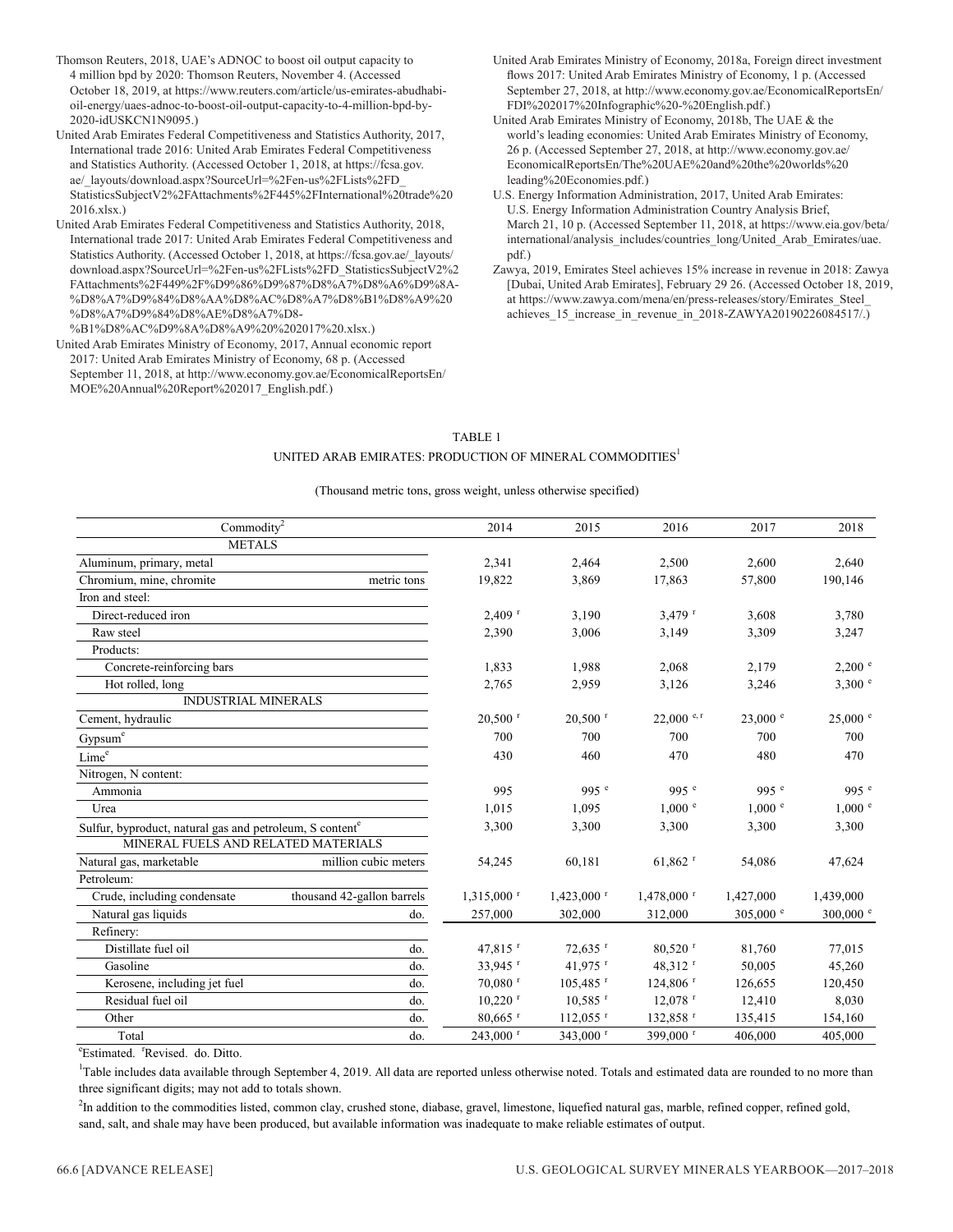#### TABLE 2 UNITED ARAB EMIRATES: STRUCTURE OF THE MINERAL INDUSTRY IN 2018

#### (Thousand metric tons unless otherwise specified)

|                   |             | Major operating companies                                                 |                                        | Annual   |
|-------------------|-------------|---------------------------------------------------------------------------|----------------------------------------|----------|
| Commodity         |             | and major equity owners                                                   | Location of main facilities            | capacity |
| Aluminum          |             | Emirates Global Aluminium (EGA) [Investment Corp. of Dubai                | Smelter at Jebel Ali in Dubai          | 1,000    |
|                   |             | (Government of Dubai, 100%), 50%, and Mubadala                            |                                        |          |
|                   |             | Development Co. of Abu Dhabi, 50%]                                        |                                        |          |
| Do.               |             | do.                                                                       | Smelter at Al Taweelah, Khalifa        | 1,320    |
|                   |             |                                                                           | Industrial Zone (KIZAD), Abu Dhabi     |          |
| Aluminum products |             | Taweelah Aluminum Extrusion Company LLC (TALEX)                           | Plant at Al Taweelah, Khalifa          | 100      |
|                   |             | (Gulf Extrusions Co. LLC, 50%, and SENAAT General                         | Industrial Zone (KIZAD), Abu Dhabi     |          |
|                   |             | Holding Corp., 50%)                                                       |                                        |          |
| Copper, metal     |             | Fujairah Gold FZC (Vedanta Ltd., 100%)                                    | Copper rod plant at Furairah Free Zone | 99       |
| Cement:           |             |                                                                           |                                        |          |
| Portland          |             | Aditya Birla Star Cement (Aditya Birla, 80%, and                          | Grinding plant at Abu Dhabi            | 1,200    |
|                   |             | private investors, 20%)                                                   |                                        |          |
| Do.               |             | do.                                                                       | Grinding plant at Ajman                | 900      |
| Do.               |             | do.                                                                       | Ras Al Khaimah                         | 2,400    |
| Do.               |             | Arabian Gulf Cement Company LLC                                           | Ajman                                  | 1,100    |
| Do.               |             | Arkan Building Materials Co. PJSC (Arcan) (SENAAT General                 | Al-Ain cement plant                    | 4,500    |
|                   |             | Holding Corp., 51%, and private investors 49%)                            |                                        |          |
| Do.               |             | Binani Cement Factory LLC                                                 | Grinding plant at Jabal Ali            | 2,000    |
| Do.               |             | Bin Hamel Nael Cement Co.                                                 | Grinding plant at Al-Ain               | 500      |
| Do.               |             | Cemex Falcon LLC                                                          | Grinding plant at Dubai                | 1,600    |
| Do.               |             | Emirates Cement Factory (SENAAT General Holding Corp.)                    | Abu Dhabi                              | 2,300    |
| Do.               |             | Fujairah Cement Industries P.S.C.                                         | Dibba, Fujairah                        | 2,300    |
| Do.               |             | Gulf Cement Co. (National Investment Co., 35.75%;                         | Khor Khuwair, Ras Al Khaimah           | 2,700    |
|                   |             | Ras Al Khaimah Government, 7.67%; individual                              |                                        |          |
|                   |             | investors, $56.58\%$ )                                                    |                                        |          |
| Do.               |             | Hamriyah Cement Co. FZC (Bin Kamil Investment Group)                      | Grinding plant at Sharjah              | 1,000    |
| Do.               |             | Jebel Ali Cement Co. (Sharaf Industries, 100%)                            | Jebel Ali, Dubai                       | 840      |
| Do.               |             | KCC Co. LLC                                                               | Grinding plant at Sharjah              | 500      |
| Do.               |             | Lafarge Emirates Cement L.L.C. (LafargeHolcim S.A., 50%,                  | Fujairah                               | 3,200    |
|                   |             | and private investors, 50%)                                               |                                        |          |
| Do.               |             | Nael Cement Co.                                                           | Grinding plant Al-Ain                  | 700      |
| Do.               |             | National Cement Co. P.S.C. (LafargeHolcim S.A.)                           | Dubai                                  | 1,500    |
| Do.               |             | National Cement Co. [Emirates International Investment Co.                | Grinding plant in Abu Dhabi            | 2,000    |
|                   |             | (EIIC), 56%, and LafargeHolcim S.A., 44%]                                 |                                        |          |
| Do.               |             | Pioneer Cement Industries LLC (Raysut)                                    | Ras Al Khaimah                         | 1,700    |
| Do.               |             | Ras Al Khaimah Cement Co. P.S.C.                                          | Khor Khuwair, Ras Al Khaimah           | 1,000    |
| Do.               |             | Sharjah Cement and Industrial Development Co. (private investors, Sharjah |                                        | 2,000    |
|                   |             | 70%, and Government of Sharjah, 30%)                                      |                                        |          |
| Do.               |             | Teba Cement Co.                                                           | Grinding plant at Abu Dhabi            | 1,200    |
| Do.               |             | Umm al-Qaywayn Cement Industries Co. P.S.C.                               | Umm al-Quwain                          | 1,600    |
| Do.               |             | Union Cement Co. P.S.C. (Shree Cement Ltd., 97.6%)                        | Khor Khuwair, Ras Al Khaimah           | 4,800    |
| White             |             | Ras Al Khaimah Company for White Cement and                               | Ras Al Khaimah                         | 610      |
|                   |             | <b>Construction Materials</b>                                             |                                        |          |
| Gold, refined     | metric tons | Al Etihad Gold Refinery DMCC                                              | Dubai                                  | 200      |
| Do.               | do.         | Dijillah Gold Refinery FZC                                                | Sharjah                                | NA       |
| Do.               | do.         | Emirates Gold (private, 100%)                                             | Dubai                                  | 200      |
| Do.               | do.         | Fujairah Gold FZC (Vedanta Ltd., 100%)                                    | Fujairah Free Zone 2                   | 20       |
| Do.               | do.         | Gulf Gold Refinery Services (TLI Global FZE, 100%)                        | Dubai                                  | NA       |
| Do.               | do.         | Kaloti Precious Metals                                                    | Sharjah                                | 450      |
| Do.               | do.         | International Precious Metal Refiners LLC                                 | do.                                    | 100      |

See footnotes at end of table.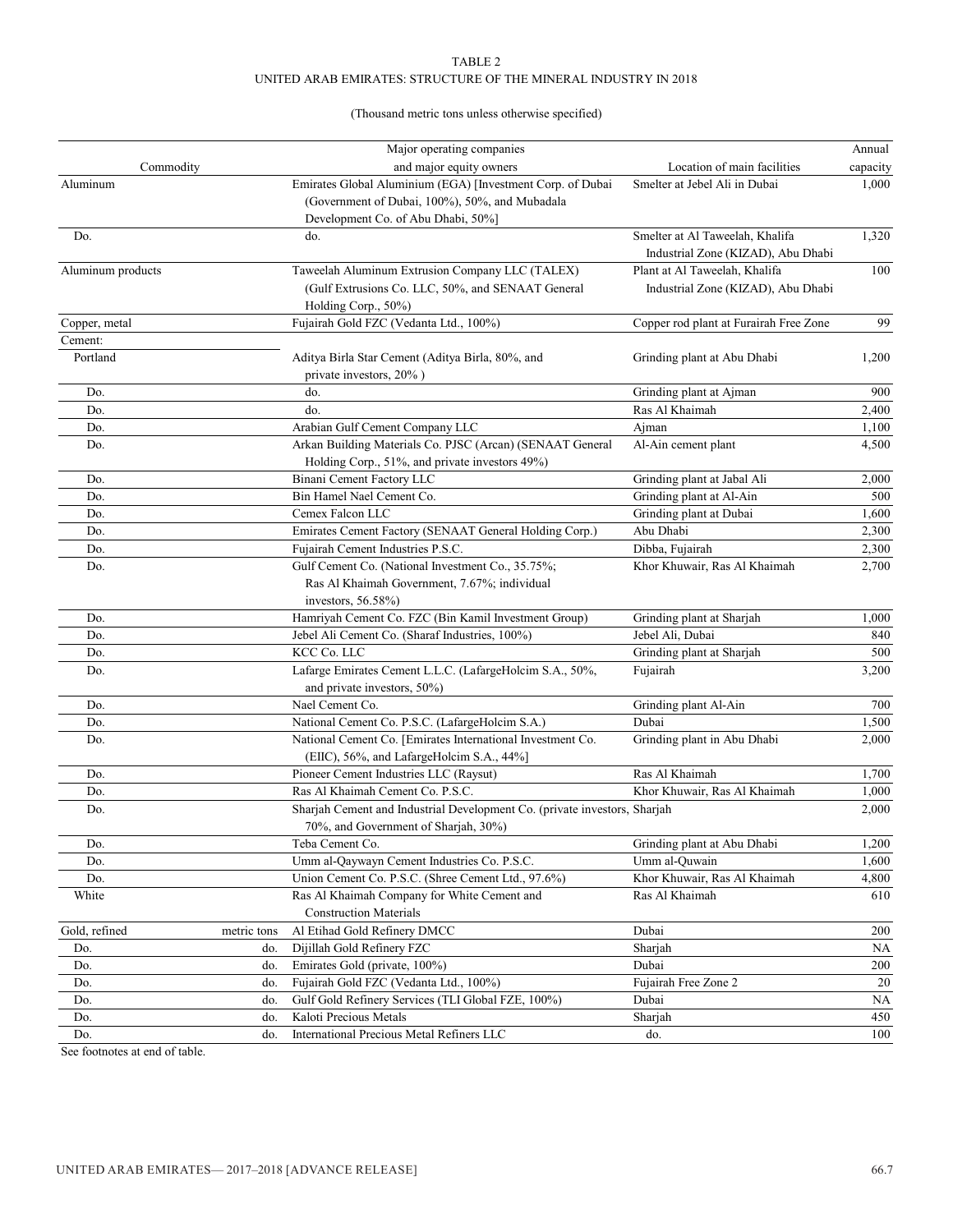#### TABLE 2—Continued UNITED ARAB EMIRATES: STRUCTURE OF THE MINERAL INDUSTRY IN 2018

#### (Thousand metric tons unless otherwise specified)

|                             |                   | Major operating companies                                 |                                          | Annual   |
|-----------------------------|-------------------|-----------------------------------------------------------|------------------------------------------|----------|
| Commodity                   |                   | and major equity owners                                   | Location of main facilities              | capacity |
| Iron and steel:             |                   |                                                           |                                          |          |
| Iron, direct-reduced        |                   | Emirates Steel Industries P.J.S.C. (ESI)                  | Abu Dhabi                                | 3,500    |
|                             |                   | (SENAAT General Holding Corp., 100%)                      |                                          |          |
| Do.                         |                   | Al Nasser Industrial Enterprises LLC                      | do.                                      | 250      |
| Steel:                      |                   |                                                           |                                          |          |
| Billet                      |                   | Emirates Steel Industries P.J.S.C. (ESI)                  | do.                                      | 3,500    |
|                             |                   | (SENAAT General Holding Corp., 100%)                      |                                          |          |
| Do.                         |                   | Al Nasser Industrial Enterprises LLC                      | do.                                      | 220      |
| Rebar                       |                   | Alam Steel                                                | Dubai                                    | 500      |
| Do.                         |                   | Al Ghurair Iron and Steel Co.                             | Abu Dhabi                                | 350      |
| Do.                         |                   | Al Nasser Industrial Enterprises LLC                      | do.                                      | 90       |
| Do.                         |                   | Conares Metal Supply Ltd.                                 | Dubai                                    | 1,000    |
| Do.                         |                   | Emirates Steel Industries P.J.S.C. (ESI)                  | Abu Dhabi                                | 1,900    |
|                             |                   | (SENAAT General Holding Corp., 100%)                      |                                          |          |
| Do.                         |                   | Essar Steel Middle East PZE                               | Dubai                                    | 1,000    |
| Do.                         |                   | Hamriyah Steel FZC (Metalloinvest, 80%, and Sheikh        | do.                                      | 1,000    |
|                             |                   | Sultan Bin Khalifa Al Nahyan, 20%)                        |                                          |          |
| Do.                         |                   | Star Steel International LLC                              | Jebel Ali and Hamriyah Free Zone         | 360      |
| Do.                         |                   | Union Iron & Steel Company LLC                            | Abu Dhabi                                | 500      |
| Wire rod                    |                   | Emirates Steel Industries P.J.S.C. (ESI)                  | do.                                      | 600      |
|                             |                   | (SENAAT General Holding Corp., 100%)                      |                                          |          |
| Lime                        |                   | Emirates Lime factory (Al Jazeera Industrial Group)       | do.                                      | 350      |
| Do.                         |                   | Ras Al Khaimah Lime Co. (Ras Al Khaimah Co. for           | Ras Al Khaimah                           | 365      |
|                             |                   | White Cement and Construction Materials PSC)              |                                          |          |
| Natural gas:                |                   |                                                           |                                          |          |
| Liquefied natural gas (LNG) |                   | Abu Dhabi Gas Liquefaction Co. Ltd. (ADGAS)               | Das Island                               | 8,000    |
|                             |                   | [Abu Dhabi National Oil Co. (ADNOC), 70%; Mitsu Co.       |                                          |          |
|                             |                   | Ltd., 15%; BP p.l.c., 10%; Total S.A., 5%]                |                                          |          |
| Natural gas,                | million cubic     | Abu Dhabi Gas Development Co. Ltd. (Al Hosn Gas)          | Shah sour gas field, 180 kilometers      | 5,100    |
| marketable                  | meters            | [Abu Dhabi National Oil Co. (ADNOC), 60%, and             | southwest of Abu-Dhabi                   |          |
|                             |                   | Occidental Petroleum Corp., 40%]                          |                                          |          |
| Nitrogen:                   |                   |                                                           |                                          |          |
| Ammonia                     |                   | Ruwais Fertilizer Industries (FERTIL) [Abu Dhabi National | Ruwais, Abu Dhabi                        | 1,200    |
|                             |                   | Oil Co. (ADNOC), 66.67%, and Total S.A., 33.33%]          |                                          |          |
| Urea                        |                   | do.                                                       | do.                                      | 2,100    |
| Petroleum:                  |                   |                                                           |                                          |          |
| Crude                       | thousand          | Abu Dhabi Company for Onshore Oil Operations (ADCO)       | Onshore Abu Dhabi oilfields, including   | 1,800    |
|                             | 42-gallon barrels | [Abu Dhabi National Oil Co. (ADNOC), 60%; BP p.l.c., 10%; | the Abu Al Bukhoosh, the Arzanah,        |          |
|                             | per day           | Total S.A., 10%; China National Petroleum Corp., 8%;      | the Asab, the Bab, the Bu Hasa,          |          |
|                             |                   | Inpex Corp., 5%; CEFC China Energy, 4%; GS Energy, 3%]    | the Jarn Yaphour, the Sahil, and         |          |
|                             |                   |                                                           | the Shah fields                          |          |
| Do.                         | do.               | Abu Dhabi Marine Operating Co. (ADMA-OPCO) [Abu           | Offshore Abu Dhabi oilfields, including  | 650      |
|                             |                   | Dhabi National Oil Co. (ADNOC), 60%; BP p.l.c., 14.67%;   | the Lower Zakum, the Nasr, the           |          |
|                             |                   | Total S.A., 13.33%; Japan Oil Development Corp., 12%]     | Umm Lulu, and the Umm Sharif fields      |          |
| Do.                         | do.               | BP p.l.c. and Crescent Petroleum Company Inc.             | Sharjah oilfields, including the Kahaif, | 50       |
|                             |                   |                                                           | the Saja, the Moveyid, and the           |          |
|                             |                   |                                                           | Mubarek fields                           |          |

See footnotes at end of table.